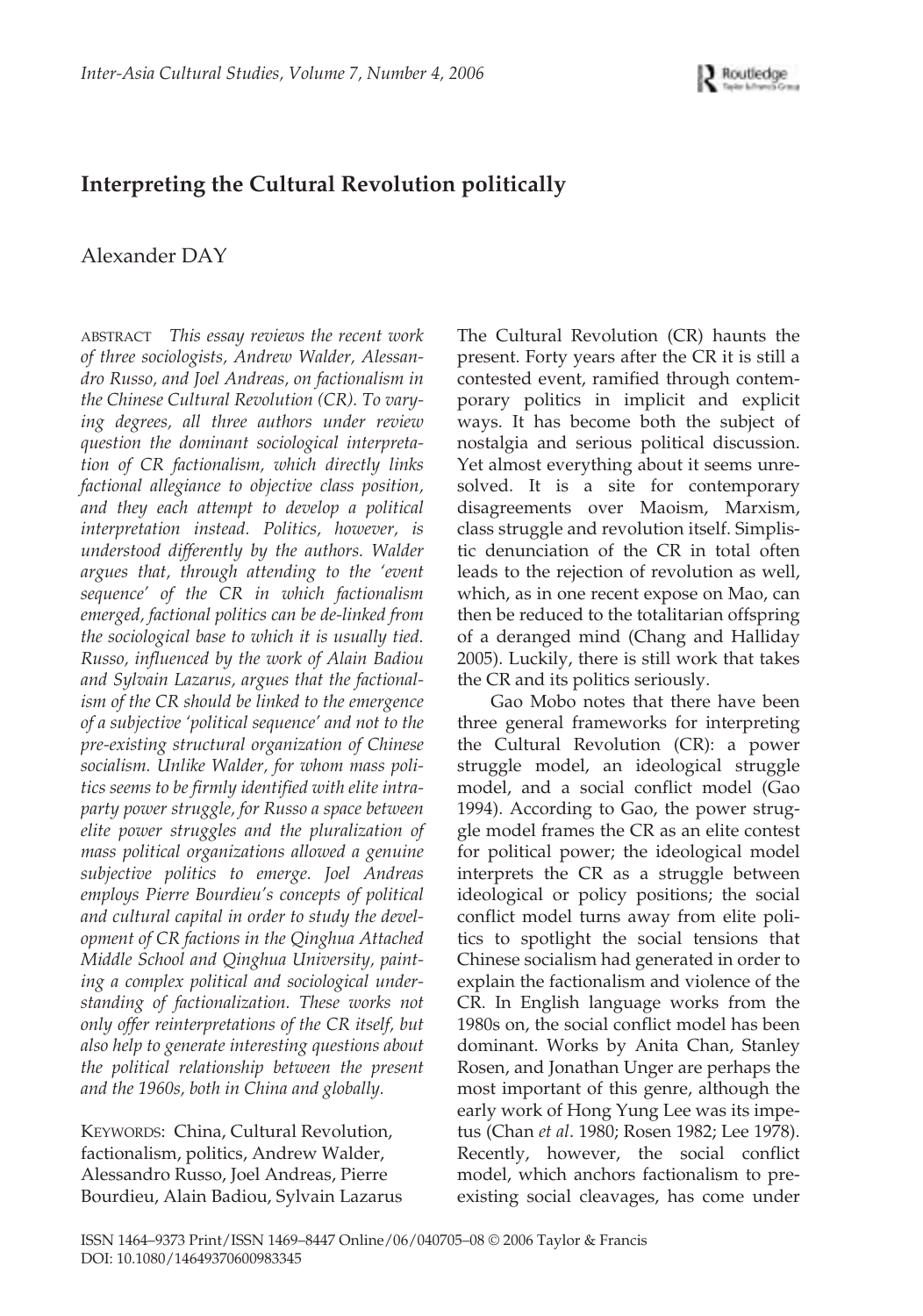fire by those turning to politics in order to understand the conflicts of the CR. In this review essay I will look at two recent political interpretations of the CR, by Andrew Walder and Alessandro Russo, asking what 'political' means in these interpretations. I will also ask how these interpretations help us to understand the politics of the post-Mao period. I will end by looking at a new, socio-political interpretation of the CR by Joel Andreas that is mindful of the complexity of CR factionalization.

Interpreting faction formation among workers and students is important because the politics of the CR largely stands or falls depending on whether one can locate politics outside of the party or, on the contrary, whether mass faction formation is seen as an effect of inner-party power struggle. One of the strengths of the earlier, social interpretation, of course, was that it located politics within objective social relations and not just elite power struggles. By contesting the social interpretation, Walder and Russo attempt to sever the link between politics and objective social cleavages.

Unlike most earlier political interpretations of the CR, which focused on elite politics, Walder and Russo both focus on mass politics – although in markedly different ways. Walder argues that, through attending to the 'event sequence' of the CR in which factionalism emerged, factional politics can be de-linked from the sociological base to which it is usually tied (Walder 2002: 437 and 439). Russo argues that the factionalism of the CR should be linked to the emergence of a subjective 'political sequence' and not to the pre-existing structural organization of Chinese socialism (Russo 1998: 185–186 and 192). Yet, as I argue in this essay, what the 'political' entails for each author – interestingly, both of them sociologists by training – is very different.

Andrew Walder, of Stanford University, was originally a proponent of the social interpretation of factionalism. $<sup>1</sup>$  But in two</sup> recent articles, a detailed study of factional formation in Beijing universities (Walder 2002) and middle schools and a study of the

infamous, conservative Red Guard, Tan Lifu (Walder 2004), $^2$  he has come to dispute that the source of factional divisions can be correlated either to family background or to affiliation with Party organizations. By looking at the event sequence, Walder argues that, while social divisions certainly did exist in socialist China, the events of the summer of 1966 did not present actors with clear choices based on those social divisions; in other words, their was no necessary link between consciousness of one's position in society and alliances within the political context of that summer. Walder views such a link as a crucial precondition for a social basis to factionalization. Instead, factions emerged through the varying responses to work teams, which in turn operated in different ways in different schools. In particular, it was the way that various work teams asserted their authority over the unfolding movement that sparked resistance: through the punishment of the work teams' militant antagonists, 'the foundations for student factions were laid in the universities…' (Walder 2002: 441). Factions shifted with top down policy, but it was not until September that the social make-up of factions diversified, as new actors joined the factions (Walder 2002: 441). Furthermore, it was not until late fall that Maoist propaganda surrounding the suppression of certain factions – categorized in this propaganda as reactionary offspring of high party cadre out to protect their privileges – offered a structural framework through which to interpret the social basis of factionalization (Walder 2002: 460–461). In other words, according to Walder, it was only after factions were formed that a social framework began to be used to retroactively interpret them; at the time the factions were actually forming, no such clear interpretation existed that allowed actors to link their social position to their factional identities.

This retroactive narrativization is particularly clear in the story of Tan Lifu, son of a Party official who was named a 'reactionary' after speaking in defense of the class line, which firmly links political loyalty and family background – a story fundamental to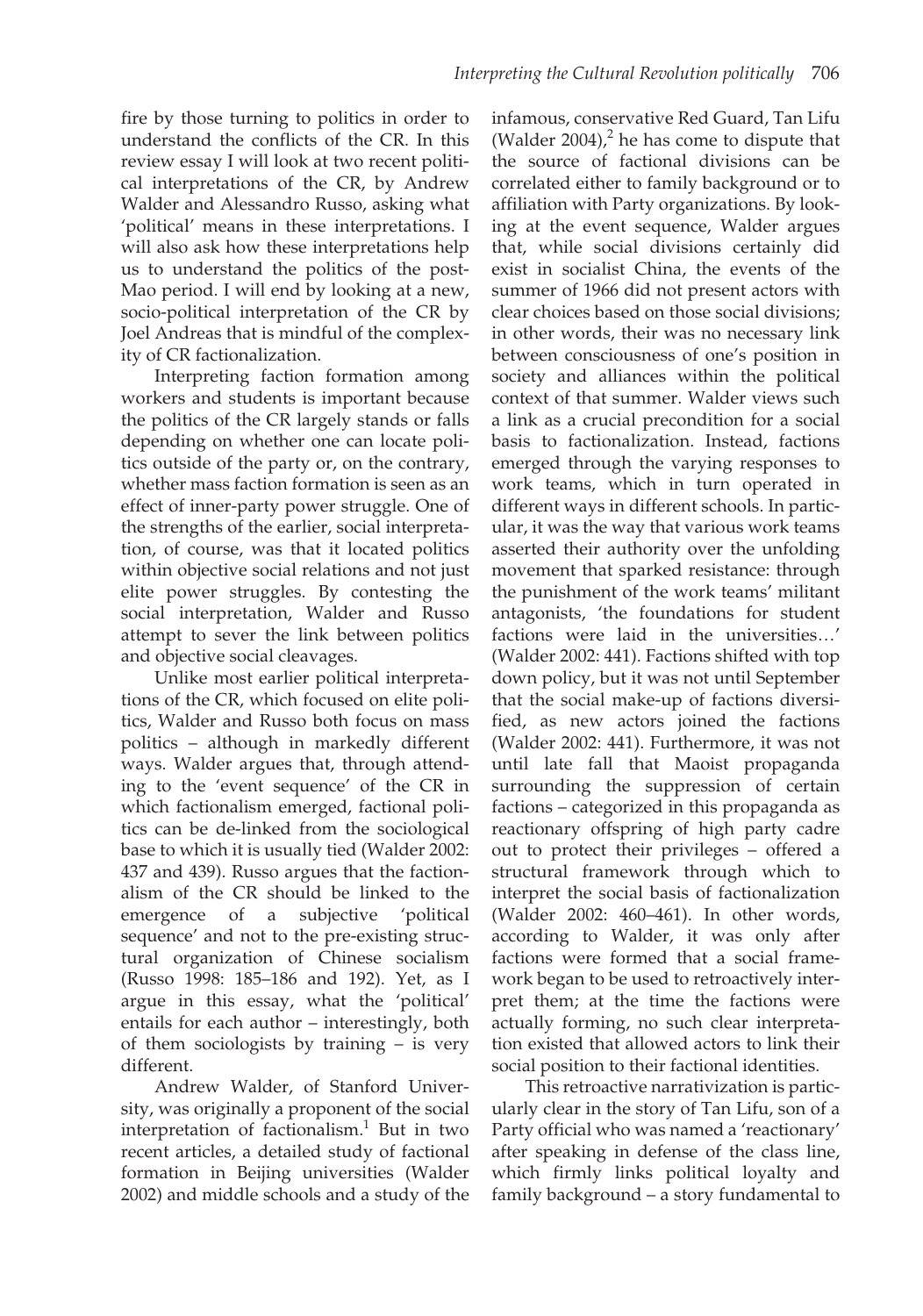the social interpretation. Walder argues that, contrary to the social conflict narrative of the CR, Tan's position on the class line was the same as that of his factional opponents (Walder 2004: 982, 984), as was his class position (from the elite) (Walder 2004: 980); and, Tan actually supported a second work team in his school – the Beijing Industrial University – only because it purged the leadership of his school (not because he was trying to protect his privileged position inherited from his family) (Walder 2004: 974). In October, 1966, Tan was condemned by Chen Boda, and his speech was offered as evidence of the reactionary nature of a conspiracy of Party officials, work teams, and students. This story was then widely spread in rebel propaganda (Walder 2004: 968). Walder's new narrative, thus, is difficult to fit into the old, social interpretation, which argues that Tan was simply a conservative defending the status quo.<sup>3</sup>

In the fall of 1966, Walder concludes, factions continued fighting in order to save their positions:

What mattered in the ensuing Red Guard movement was not parentage or prior ties with the party, but what you had done in June and July, and whether your faction won reliable backing from above. Factions formed as a result of political processes than [sic] can only be understood by tracing the sequence of events through time. Tracing these events shows us how political experience may recast the identities and motives that social interpretations impute to people according to their initial social positions. Red Guards were not fighting over the status quo. They were fighting not to lose. (Walder 2002: 463)

In this political interpretation, therefore, the politics of factionalization is located in the moment different people decide to take different positions within an unclear 'political context' (Walder 2004: 988). Actors then fight in order to maintain and justify their initial political positions. Mass politics during the CR is thus largely finished once factions have formed; after that moment, the issue becomes the defense of one's continued existence. Ironically, therefore, Walder's 'political interpretation' depoliticizes mass action during the CR by reducing ideological positions to political context and then defense of those original positions. In these two articles, Walder is somewhat unclear about the nature of that political context, although in an earlier article on the CR he contends that the political context of the CR was a Maoist variation on Stalinism, on a conspiracy theory propagated by the party (Walder 1991).

Alessandro Russo, of the University of Bologna, likewise rejects interpretations of the CR that reduce factionalism to the social field. Yet unlike Walder, Russo locates the political firmly in the mass actions of the CR. Russo argues that the political categories of modern political historiography and of Marxism, the categories that link politics to history – class, class struggle, the party as representative of the proletarian class and the dialectic of objective and subjective factors – were made unviable by the CR (Russo 1998: 184–185). As Russo says, 'It is not that classes or interest groups did not exist [in China during the 1960s]; rather, it is not these categories that are able to identify the most politically relevant elements of the situation' (Russo 1998: 185). The larger project of Russo's work is a rethinking of the categories of political thought, since the categories the left has made use of up through the 1960s have become untenable; hence, his work can be seen as part of a more general re-imagining of left politics that calls for a new investigation into the political sphere and the creation of new categories.<sup>4</sup>

Russo suggests that the factional struggles within the working class during the CR were symptoms of the 'subjective breakdown internal to the working class' (Russo 1998: 185), in which the category of 'worker' linked to the socialist state through the representation of the party no longer seemed to offer any 'political relevance.' The worker as such was no longer the political subject. And it is here, located in this moment of categorical breakdown, that new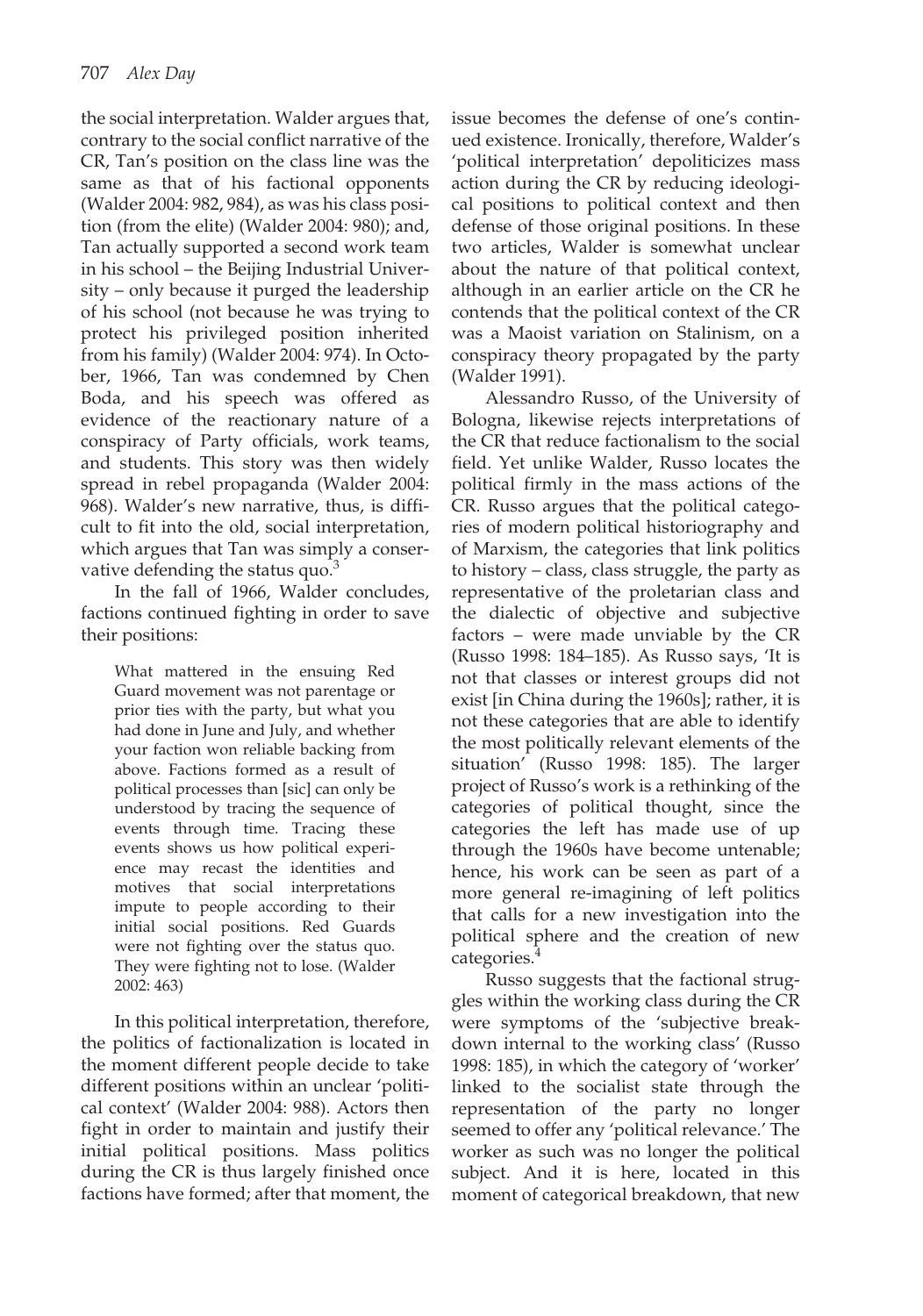political questions were opened up during the CR. Interestingly, Russo focuses on the CR as an ending rather than as a beginning, for a new path for worker subjectivity was not clear at the time. But Russo does point out – perhaps echoing the Italian autonomist Marxist trope – that origins of the global disappearance of the worker as political figure should be sought in worker political movements of the 1960s and 1970s, rather than in changes in the capitalist mode of production (Russo 1998:  $186$ ).<sup>5</sup> Thus unlike Walder, for whom mass politics seems to be firmly, even if unwittingly, identified with elite intra-party power struggle, for Russo the sequence of the CR was marked by two political processes: what he calls the 'dismissal process' and the 'pluralization process' (Russo 1998: 190). The dismissal process was the intra-party struggle that began late in 1965, in which high party cadres lost their positions with the state and party bureaucracy. The pluralization process designates the proliferation of local-level political organizations outside the party that began in June of 1966 and rapidly escalated in the autumn. After January 1967, however, Russo sees these two processes as joining together, leading to factional fighting and depoliticization. This 'amalgamation' process led, in July 1968, to a meeting between the Maoist leadership and a group of Red Guard leaders, subject to detailed analysis in the second article by Russo, 'The conclusive scene: Mao and the Red Guards in July 1968' (2005). At issue was a subjective impasse, in which there were no thinkable political options through which factions could go beyond a militaristic form of politics – they 'were lacking any political content' (Russo 2005: 563) – and, thus, in response to this impasse Mao called for the end of Red Guard organizations (Russo 2005: 545). This in turn ended the political sequence begun in June of 1966.

In Russo's formulation, 'politics' is located in the pluralization process itself, where mass organizations challenged the party's monopoly on power and created new political forms. Politics exerted itself in this short sequence because these two

processes – dismissal and pluralization – were not bound together. Whereas for Walder mass politics does not have any space to exist within the objective 'event sequence' – once one blindly decides one's position with respect to the work teams, one's fate is largely sealed – for Russo there is a short window, a 'political sequence,' in which mass politics can take place. Politics and the political sequence, for Russo, are subjective, and the end of the political sequence comes with a subjective impasse. In this sense, politics can be understood as a rare moment when political subjects form in relation to some event (in this case the appearance of Mao's 16 Points) and follow its implications, such as the formation of mass political organizations.6 It is this subjective relationship to the event and not an objective relationship to one's structural position within society, as understood through sociological knowledge, that explains the appearance of factions. But without breaking with older political categories and forms, this new political or revolutionary subject – a subject external to the party form itself – and the political sequence it initiates, reaches an impasse and ends.

In Walder's argument this subjective dimension largely disappears: students happen to make a choice for or against the work teams without being able to come to any clear understanding of how it relates to their interests; in other words, there is neither a revolutionary nor a political subject outside of the party during the CR. As the sequence of day-to-day events unfolds, this initial decision comes to take on great importance and drives all further decisions. Walder gives us no general way of understanding why students made the choices they did when work teams entered the schools. As the case of Tan Lifu illustrates, it can be highly particular (Walder 2004). But Russo goes much further in delinking this subjective decision from objective conditions, seeing it as a pure political decision. Russo believes that the CR made visible the inadequacy of tying political decision directly to class position, throwing Marxist historiography into question. Yet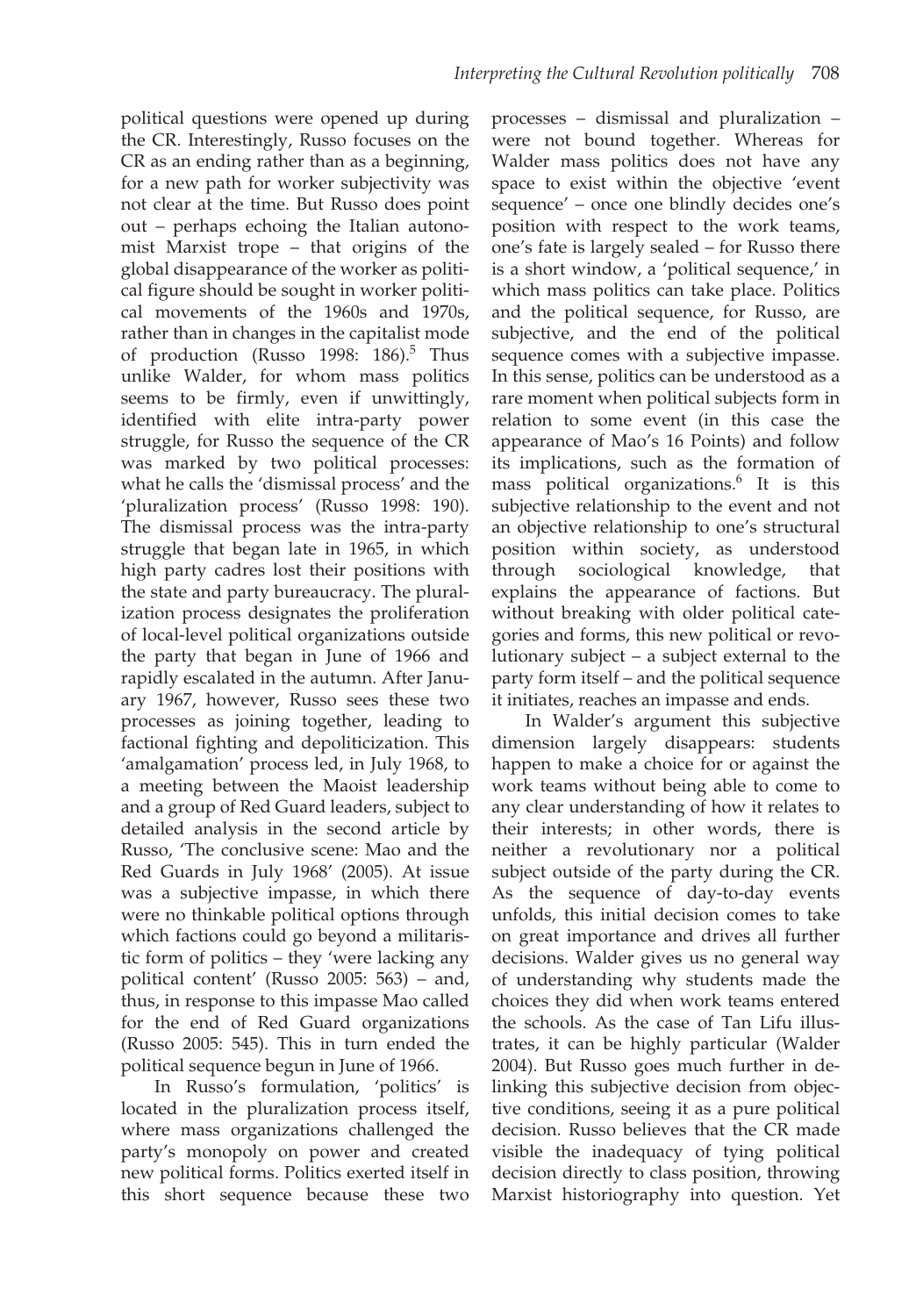instead of this leading to a rejection of CR politics, for Russo it leads to its rethinking along subjective lines.

Russo's work unambiguously emerges from the very subjective impasse that his articles describe, an impasse that calls into question Marxist categories. Walder, on the other hand, grounds his work on a meticulous empirical reconstruction of events (thus the disappearance of the subjective). Yet, at the same time, one can unmistakably register a trajectory in Walder's writings from the 1980s on in reaction to his earlier, more Marxist work: $<sup>7</sup>$  as Walder shifted from a</sup> sociological understanding of the CR to a political one, the CR has come to be depoliticized in his work. It is depoliticized to the extent that politics comes to be reduced to a 'variation on a Stalinist theme' and political subjectivity disappears. If one is to attempt to understand the post-Mao period through Walder's explication of the CR, one is simply left with intra-party power struggles as a problematic. Russo points us in a different direction, suggesting that the post-Mao period can be seen as a reaction to the pluralization of politics during the CR. In addition, I would argue that much of contemporary intellectual politics in China can be viewed as a result of the subjective impasse of the CR, an impasse that necessitates the rethinking of political categories and the CR itself. And this rethinking is, of course, largely blocked in China.

Both works are generative of new questions and areas of research, which is welcome in a time when so many new primary sources have become available. Walder pushes us to investigate the detailed sequences of events and how individual actors were caught up in them. He also opens the continual process of narrativization, well underway during the CR, as his work points out, but one that also includes us in the present. Russo, engaged with his larger project of rethinking political categories, pushes us to investigate the construction of subjective positions in the CR without reducing them to sociological knowledge or to party power struggle: his narrativization of the political sequence

opens rather than closes the question of the relationship between the pluralization process and intra-party struggles.

At the same time, however, we should ask whether the work of both Walder and Russo closes the door too tightly on inquiries into the relation between the objective, structural conditions of socialism and the open struggles of the CR. While at the very beginning of the CR, in the summer of 1966, the relation between the structure of society and faction formation might have been unclear, was this the case as the CR developed? While for the early, important militants of the CR, the decisive and subjective nature of their positions might have been de-linked from structural positions and interests, what of the vast numbers of people who joined as the movement picked up steam in the fall of 1966?

Walder uses the conflict between middle-school Red Guard rebels and the rebels at universities in Beijing to argue against the social interpretation, saying that the conflicts that emerged between these two groups beginning in the late summer of 1966 are unexplained in the social interpretation (Walder 2002: 457–461). This is true if Chan, Rosen and Unger's analysis of Guangzhou middle school factionalization is mechanically reproduced in explaining university factionalization.8 However, a more sophisticated sociological understanding of the differences between early middle school factionalization and that of the universities does not seem as contradictory as Walder implies. Joel Andreas's study of factions in the Qinghua Attached Middle School and Qinghua University attends to the development of factional conflict by employing Pierre Bourdieu's concepts of political and cultural capital (Andreas 2002; Bourdieu 1983 and 1998). $9$  According to Andreas, both political capital ('association with the ruling party' that provides access to advantageous class position) and cultural capital ('knowledge that provides such access') were axes of contention during the CR (Andreas 2002: 466). It is only by paying attention to both that a social understanding of the CR begins to make sense. Mao's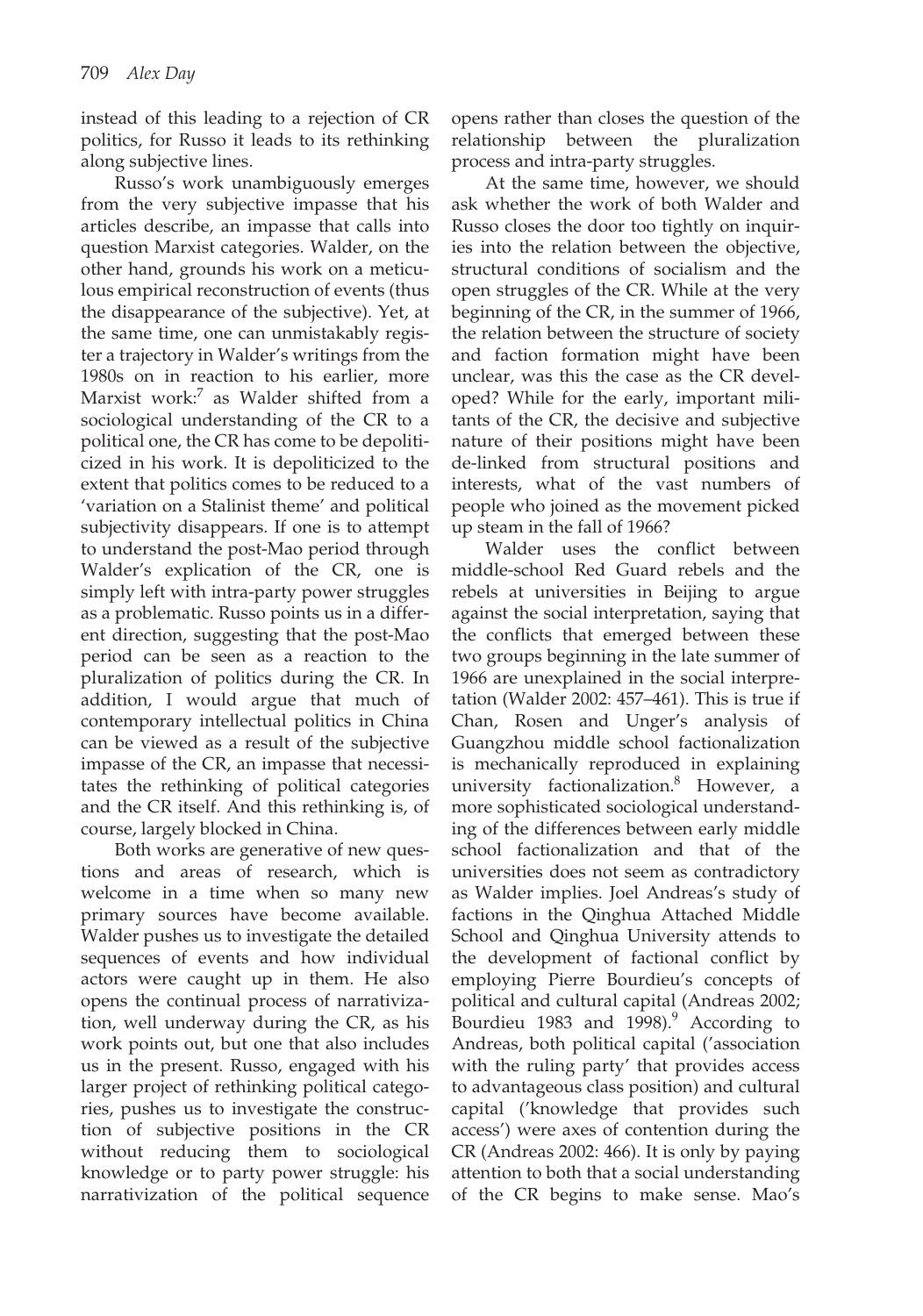launching of the CR led to attacks on both political elites (party officials and their families) and intellectual elites (often the sons and daughters of pre-1949 educated cultural elites) creating a complex matrix of factional conflict – too complex to outline in detail here – not simply a one-dimensional interelite battle.

Andreas' study shifts attention from inter-elite confrontation, the focus of most, earlier studies of factionalization, to include anti-elite confrontation as well. $^{10}$  In contrast to Walder, who sees the political and social identity of middle-school Red Guards and university rebels as largely identical at the beginning of the CR, by looking at the conflicts at Qinghua University and its attached middle school, Andreas illustrates key differences in the politics of these two groups, differences that only become clear when the role of both political and social capital are investigated. According to Andreas, the factions at Qinghua's middle school were split between those who defended their political capital (the initial Red Guards) and those who defended their cultural capital (the later rebels). At the University itself, on the contrary, the student body of which – unlike the middle school – contained a large number of students of non-elite status, many students of non-elite status came to join the radical faction and attack both political and cultural capital; others, including many from the intellectual elite, joined a moderate faction to defend both political and cultural capital (Andreas 2002: 483–484).

Notable here is that Andreas sees more significance in how factions and the consciousness of their social basis develop throughout the CR than Walder, for whom it is only the beginning of the factionalization process that seems to matter. In this sense, Andreas is closer to Russo in seeing the mass politics of CR as persisting for at least a year and linking it to a pluralization of political organization beyond the elite and party. Like Walder, Andreas shows that the political implications of work team interventions varied between schools; however, far from making social interpretation of

factionalization impossible, Andreas' work demonstrates how this variation is only understandable by paying attention to the varying social and political makeup of different schools and their respective leaderships. Andreas, however, is careful to stress that, particularly in the case of university students, the decision to join a faction cannot simply be reduced to social and family backgrounds, although they often played an important role. Decisions were made by way of complex and varied considerations.

Like Russo, Andreas extends his argument to an explanation of the political reversal of the reform period, although in a very different – though perhaps not contradic $tory - fashion.<sup>11</sup>$  Andreas argues that the CR itself pushed the interests of political and intellectual elites to converge defensively, setting the stage for the reform process that began in the 1970s in which 'the foundations for a new dominant class in China' was laid (Andreas 2002: 465). Thus, Andreas' analysis offers us two linked problematics: one explaining the complexity and contradictions of faction formation, and the other providing a suggestive approach to understanding the transformation of class alliances from 1949 into the reform period. Andreas' second problematic politicizes the social interpretation by linking the class conflicts of the CR to the long trajectory of class alliances and contradictions from the time of the revolution to the present and class nature of the reform period.

These studies suggest that the relationship between the political and the social, under sustained questioning since the 1960s, must be further investigated. Clearly a mechanical reduction of political lines to two distinct social groups will not obtain, but it is as yet less clear whether a political understanding of the CR can fully reject an investigation of social class as well. As Russo suggests, the disjunction between social class and politics points to a need to question the fundamental categories we have inherited for such an endeavor, a questioning that necessarily has a political dimension. In the end, we have to ask if there is a way of holding a political interpretation and a social one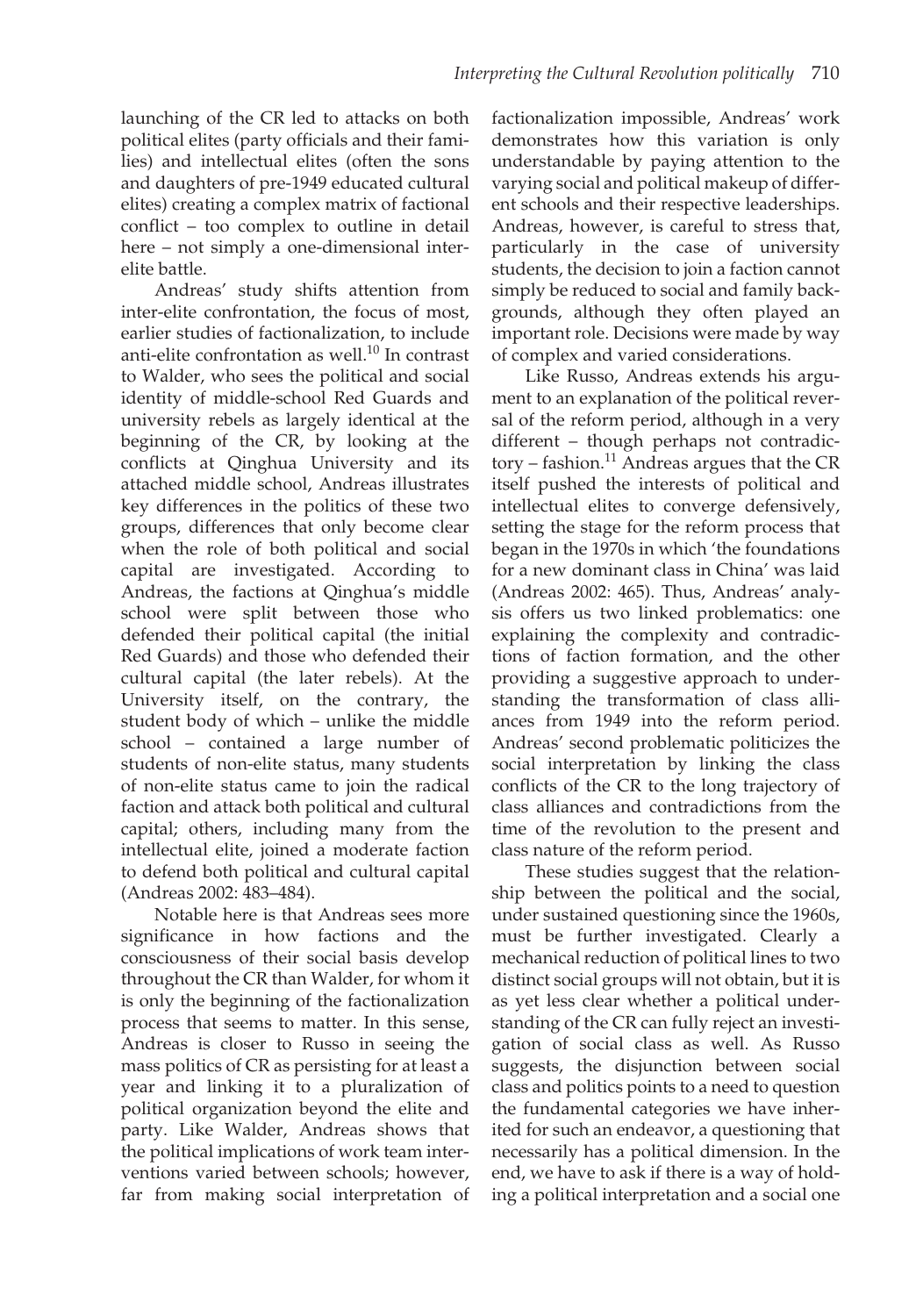at the same time without simply reducing one to the other, an especially important problem in an age in which dialectical approaches are under attack – most resolutely, at times, by those who once espoused them most loudly.

## **Notes**

- 1. For example, see his 'Cultural Revolution Radicalism: Variations on a Stalinist Theme' (Walder 1991), which argues that there is a social basis to factions even though they are in the end variations of Maoist Stalinism. It argues that factions were not, however, primarily based on 'political orientation and belief' (Walder 1991: 55).
- 2. Tan was considered a 'conservative' both within China during the CR and by the proponents of the social interpretation of the CR.
- 3. Walder particularly targets the work of Lee, *The Politics of the Cultural Revolution* (Walder 2004: 971).
- 4. See Sylvain Lazarus (1996); and three works by Alain Badiou: *Metapolitics* (2005a), especially chapter 2 on Lazarus, *Being and Event* (2005c), and 'The Cultural Revolution: The Last Revolution?', (2005b). Both Lazarus and Badiou, post-Maoists active in the Maoist Union of Communists of France Marxist-Leninist in the 1970s and the Organisation Politique since the 1980s, have influenced Russo's work, see Bosteels (2005).
- 5. The Italian autonomist Marxists viewed the working class as productive and capitalism as recuperative. Thus, to understand any transformations in the capitalist mode of production, one needed first to look at the movement of the working class itself. See the introduction to Harry Cleaver (2000) and Steve Wright (2002).
- 6. Here, again, the influence of Sylvain Lazarus is particularly clear, see Russo (1998: footnote 12, 199–200).
- 7. See, for example, Walder (1977a, 1977b and 1978).
- 8. Chan, Rosen and Unger themselves did not try to make this argument.
- 9. For reference to Bourdieu, see Andreas (2002: 466). In particular, Andreas points us to Pierre Bourdieu (1977), 'Cultural Reproduction and Social Reproduction'.
- 10. One would do well, when investigating this aspect of the CR simultaneously to bring into view the anti-elitist rural educational policies during the CR, policies that are often omitted from condemnatory discussions of the CR. See for example the important work of Mobo Gao (1999), and Gao (2001) which was one of the

most controversial articles published by *Dushu* since the mid-1990s, and Dongping Han (2000).

11. This problem requires much more thought, and is another area of investigation opened by these studies.

## **References**

- Andreas, Joel (2002) 'Battling over political and cultural power during the Chinese Cultural Revolution', *Theory and Society* 31: 463–519.
- Badiou, Alain (2005a) *Metapolitics,* London: Verso.
- Badiou, Alain (2005b) 'The Cultural Revolution: the last revolution?', *Positions* 13(3), Winter: 481–514.
- Badiou, Alain (2005c) *Being and Event,* London: Continuum.
- Bosteels, Bruno (2005) 'Post-Maoism: Badiou and politics', *Positions* 13(3), Winter: 575–634.
- Bourdieu, Pierre (1977) 'Cultural reproduction and social reproduction'. In Jerome Karabel and A.H. Halsey (eds) *Power and Ideology in Education,* New York: Oxford University Press, 487–511.
- Bourdieu, Pierre (1983) 'The forms of capital'. In John Richardson (ed.) *Handbook of Theory and Research for the Sociology of Education,* New York: Greenwood Publishing Group.
- Bourdieu, Pierre (1998) 'The 'Soviet' variant and political capital', *Practical Reason: On the Theory of Action,* Stanford: Stanford University Press.
- Chan, Anita, Rosen, Stanley and Unger, Jonathan (1980) 'Students and class warfare: the social roots of the Red Guard conflict in Guangzhou', *China Quarterly* 83 (September): 397–446.
- Chang, Jung and Halliday, Jon (2005) *Mao: The Unknown Story,* New York: Knopf.
- Cleaver, Harry (2000) *Reading Capital Politically,* Leeds and San Francisco: Anti/Thesis and AK Press.
- Gao, Mobo C. F. (1994) 'Maoist discourse and a critique of the present assessment of the Cultural Revolution', *Bulletin of Concerned Asian Scholars* 26(3): 13–31.
- Gao, Mobo (1999) *Gao Village: Rural Life in Modern China,* Honolulu: University of Hawai'i.
- Gao, Mobo (2001) 'Writing history and Gao Village (Shuxie lishi *Gao jia cun*)', *Readings* (*Dushu*)1 January: 9–16.
- Han, Dongping (2000) *The Unknown Cultural Revolution: Education Reforms and Their Impact on China's Rural Development,* New York: Garland Publishing.
- Lazarus, Sylvain (1996) *Anthropologie du nom,* Paris: Seuil.
- Lee, Hong Yung (1978) *The Politics of the Chinese Cultural Revolution: A Case Study,* Berkeley: University of California Press.